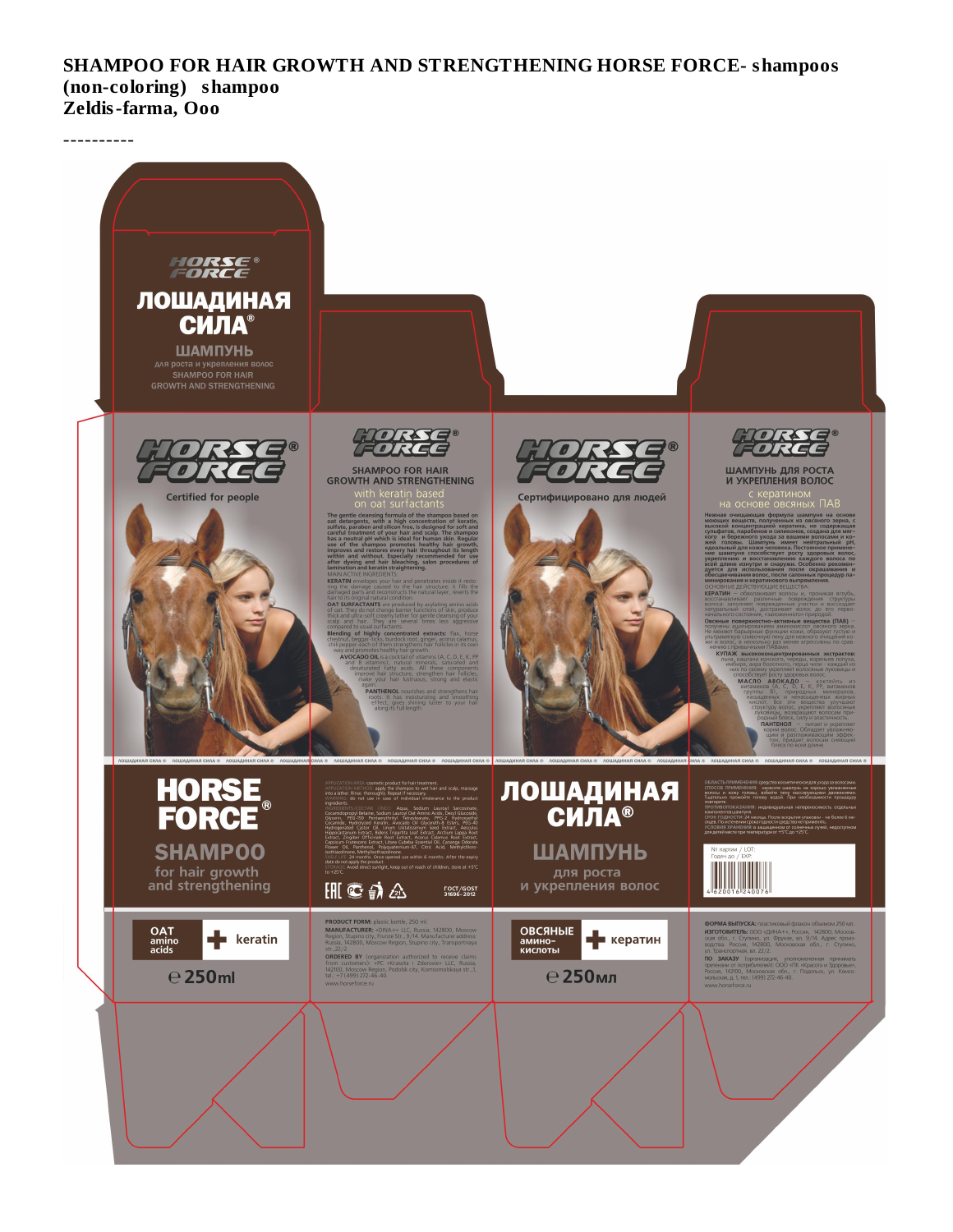## **SHAMPOO FOR HAIR GROWTH AND STRENGTHENING HORSE FORCE**

shampoos (non-coloring) shampoo

| <b>Product Information</b>   |                                |         |                                                                                |                    |                                       |                           |                              |  |  |
|------------------------------|--------------------------------|---------|--------------------------------------------------------------------------------|--------------------|---------------------------------------|---------------------------|------------------------------|--|--|
| Product Type                 |                                |         | HUMAN OTC DRUG                                                                 | Item Code (Source) |                                       | NHRIC: 70 349 - 00 13     |                              |  |  |
|                              | <b>Route of Administration</b> |         | <b>CUTANEOUS</b>                                                               |                    |                                       |                           |                              |  |  |
|                              |                                |         |                                                                                |                    |                                       |                           |                              |  |  |
|                              |                                |         |                                                                                |                    |                                       |                           |                              |  |  |
| <b>Other Ingredients</b>     |                                |         |                                                                                |                    |                                       |                           |                              |  |  |
| <b>Ingredient Kind</b>       |                                |         | <b>Ingredient Name</b>                                                         |                    |                                       |                           |                              |  |  |
| <b>INGR</b>                  |                                |         | AMINO ACIDS, HAIR KERATIN (UNII: G46579QK1M)                                   |                    |                                       |                           |                              |  |  |
| <b>INGR</b>                  |                                |         | AVOCADO OIL GLYCERETH-8 ESTERS (UNII: E99PA5PW2N)                              |                    |                                       |                           |                              |  |  |
| <b>INGR</b>                  |                                |         | <b>PANTHENOL</b> (UNII: WV9CM0O67Z)                                            |                    |                                       |                           |                              |  |  |
|                              | <b>INGR</b>                    |         | SODIUM LAURO YL OAT AMINO ACIDS (UNII: FSW2K9B9N5)                             |                    |                                       |                           |                              |  |  |
|                              | <b>INGR</b>                    |         | GINGER (UNII: C5529 G5JPQ)                                                     |                    |                                       |                           |                              |  |  |
|                              | <b>INGR</b>                    |         | HYDRO GENATED CASTOR OIL (UNII: ZF94AP8MEY)                                    |                    |                                       |                           |                              |  |  |
|                              | <b>INGR</b>                    |         | LITSEA CUBEBA FRUIT (UNII: R3617MQA5Z)                                         |                    |                                       |                           |                              |  |  |
| <b>INGR</b>                  |                                |         | CANANGA OIL (UNII: 8 YO Y78 GNNX)                                              |                    |                                       |                           |                              |  |  |
| <b>INGR</b>                  |                                |         | SUNFLOWER OIL (UNII: 3W1JG795YI)                                               |                    |                                       |                           |                              |  |  |
| <b>INGR</b>                  |                                |         | <b>BIDENS TRIPARTITA FLOWERING TOP (UNII: 7378E9Z0AL)</b>                      |                    |                                       |                           |                              |  |  |
| <b>INGR</b>                  |                                |         | <b>ARCTIUM LAPPA ROOT (UNII: 597E9BI3Z3)</b>                                   |                    |                                       |                           |                              |  |  |
| <b>INGR</b>                  |                                |         | ACORUS CALAMUS ROOT (UNII: XY1K7KIQ0F)                                         |                    |                                       |                           |                              |  |  |
| <b>INGR</b>                  |                                |         | TABASCO PEPPER (UNII: J1M3NA843L)                                              |                    |                                       |                           |                              |  |  |
| <b>INGR</b>                  |                                |         | HORSE CHESTNUT (UNII: 3C18L6RJAZ)                                              |                    |                                       |                           |                              |  |  |
|                              |                                |         |                                                                                |                    |                                       |                           |                              |  |  |
|                              |                                |         |                                                                                |                    |                                       |                           |                              |  |  |
| Packaging                    |                                |         |                                                                                |                    |                                       |                           |                              |  |  |
| #                            | <b>Item Code</b>               |         | <b>Package Description</b>                                                     |                    | <b>Marketing Start</b><br><b>Date</b> |                           | <b>Marketing End</b><br>Date |  |  |
| 1                            | NHRIC: 70 349 -<br>$0013 - 1$  | Package | 250 mL in 1 BOTTLE, PLASTIC; Type 1: Convenience Kit of Co-                    |                    | 02/01/2016                            |                           |                              |  |  |
|                              |                                |         |                                                                                |                    |                                       |                           |                              |  |  |
|                              |                                |         |                                                                                |                    |                                       |                           |                              |  |  |
| <b>Marketing Information</b> |                                |         |                                                                                |                    |                                       |                           |                              |  |  |
| <b>Marketing Category</b>    |                                |         | <b>Application Number or Monograph Citation</b><br><b>Marketing Start Date</b> |                    |                                       | <b>Marketing End Date</b> |                              |  |  |
| Cosmetic                     |                                |         |                                                                                | 02/01/2016         |                                       |                           |                              |  |  |
|                              |                                |         |                                                                                |                    |                                       |                           |                              |  |  |
|                              |                                |         |                                                                                |                    |                                       |                           |                              |  |  |

**Labeler -** Zeldis-farma, Ooo (682792992)

**Registrant -** Zeldis-farma, Ooo (682792992)

| <b>Establishment</b> |                |      |  |
|----------------------|----------------|------|--|
| Na me                | <b>Address</b> | ID/F |  |